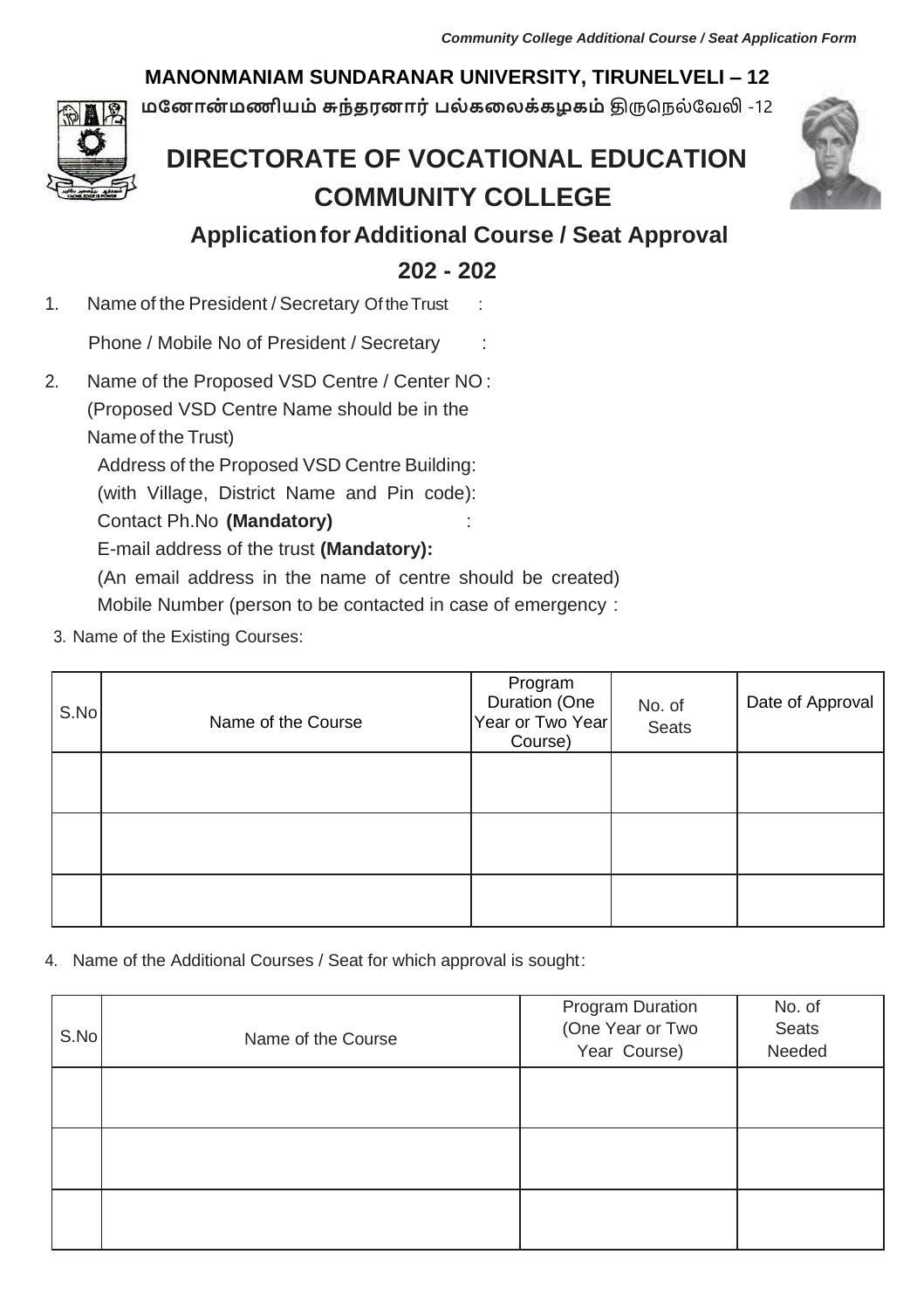## 5. Brief Objective of the trust:

## 6. Names of the teacher(s) already appointed for the Existing Course

| S.No | Name of the Course<br>Willing to Conduct | Name of the Teacher<br>to be appointed with<br>detailed address<br>and contact<br>Phone No. | Educational<br>Qualifications | Years<br>Studied the<br>Qualifying<br>degree | Years of<br>Teaching<br>Experience | Consent letter<br>obtained from<br>teacher Enclosed<br>Yes / No |
|------|------------------------------------------|---------------------------------------------------------------------------------------------|-------------------------------|----------------------------------------------|------------------------------------|-----------------------------------------------------------------|
|      |                                          |                                                                                             |                               |                                              |                                    |                                                                 |
|      |                                          |                                                                                             |                               |                                              |                                    |                                                                 |
|      |                                          |                                                                                             |                               |                                              |                                    |                                                                 |
|      |                                          |                                                                                             |                               |                                              |                                    |                                                                 |
|      |                                          |                                                                                             |                               |                                              |                                    |                                                                 |
|      |                                          |                                                                                             |                               |                                              |                                    |                                                                 |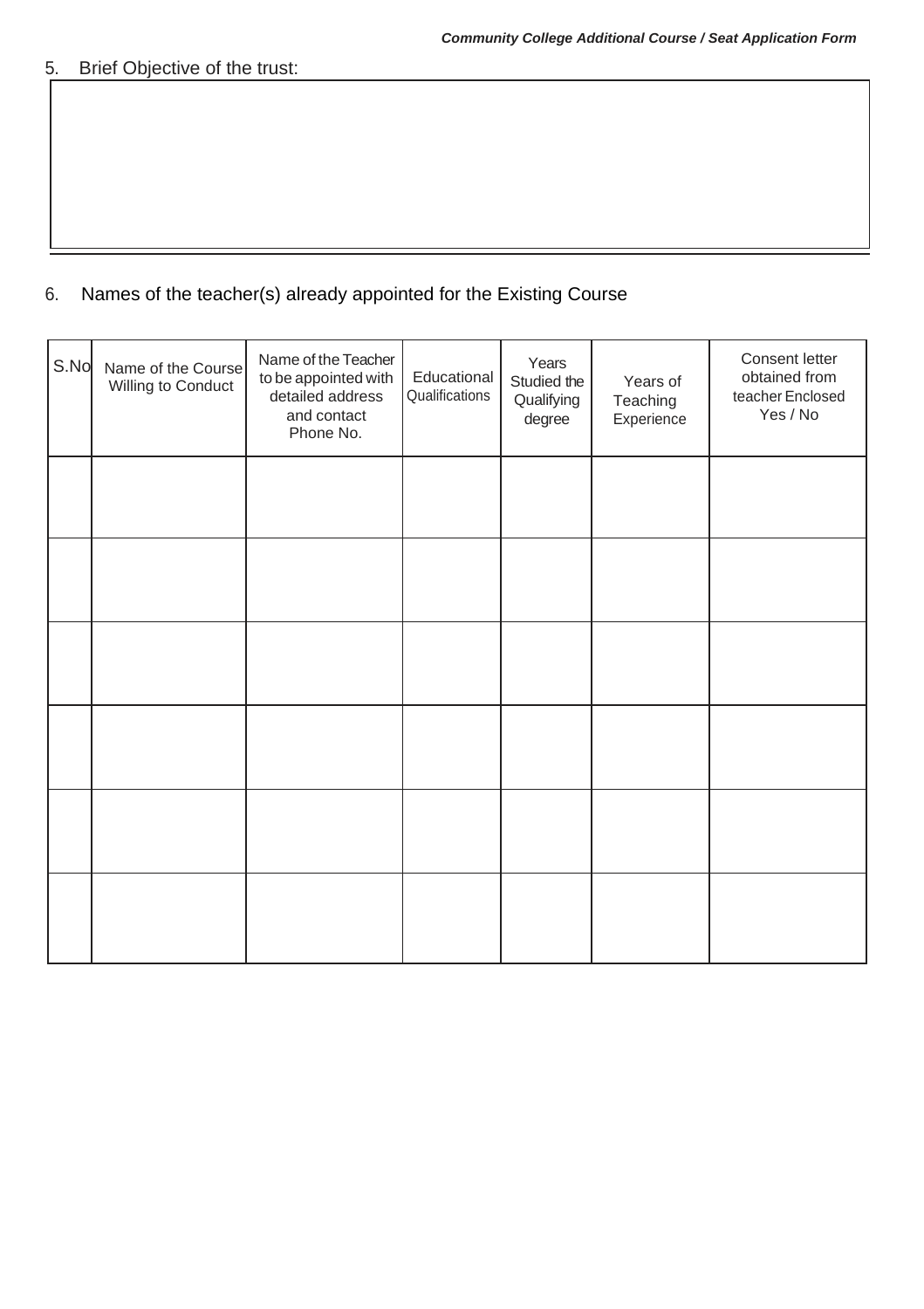7. Names of the teacher(s) Proposed to be appointed for Additional course(s) during 202 - 202

| S.<br><b>No</b> | Name of the<br>Course Willing to<br>Conduct | Name of the<br>Teacher to be<br>appointed with<br>detailed address<br>and contact<br>Phone No. | Educational<br>Qualifications | Years<br>Studied the<br>Qualifying<br>degree | Years of<br>Teaching<br>Experience | Consent letter<br>obtained from<br>teacher Enclosed<br>Yes / No |
|-----------------|---------------------------------------------|------------------------------------------------------------------------------------------------|-------------------------------|----------------------------------------------|------------------------------------|-----------------------------------------------------------------|
|                 |                                             |                                                                                                |                               |                                              |                                    |                                                                 |
|                 |                                             |                                                                                                |                               |                                              |                                    |                                                                 |
|                 |                                             |                                                                                                |                               |                                              |                                    |                                                                 |
|                 |                                             |                                                                                                |                               |                                              |                                    |                                                                 |
|                 |                                             |                                                                                                |                               |                                              |                                    |                                                                 |
|                 |                                             |                                                                                                |                               |                                              |                                    |                                                                 |

9. Mention 5 points / reasons on what is the demand (or) need for starting the new course in the proposed location

9. Details of Lab Particulars for Existing Courses (Particulars List to be enclosed)

10. Details of Library Books for Existing Courses ( List to be enclosed )

.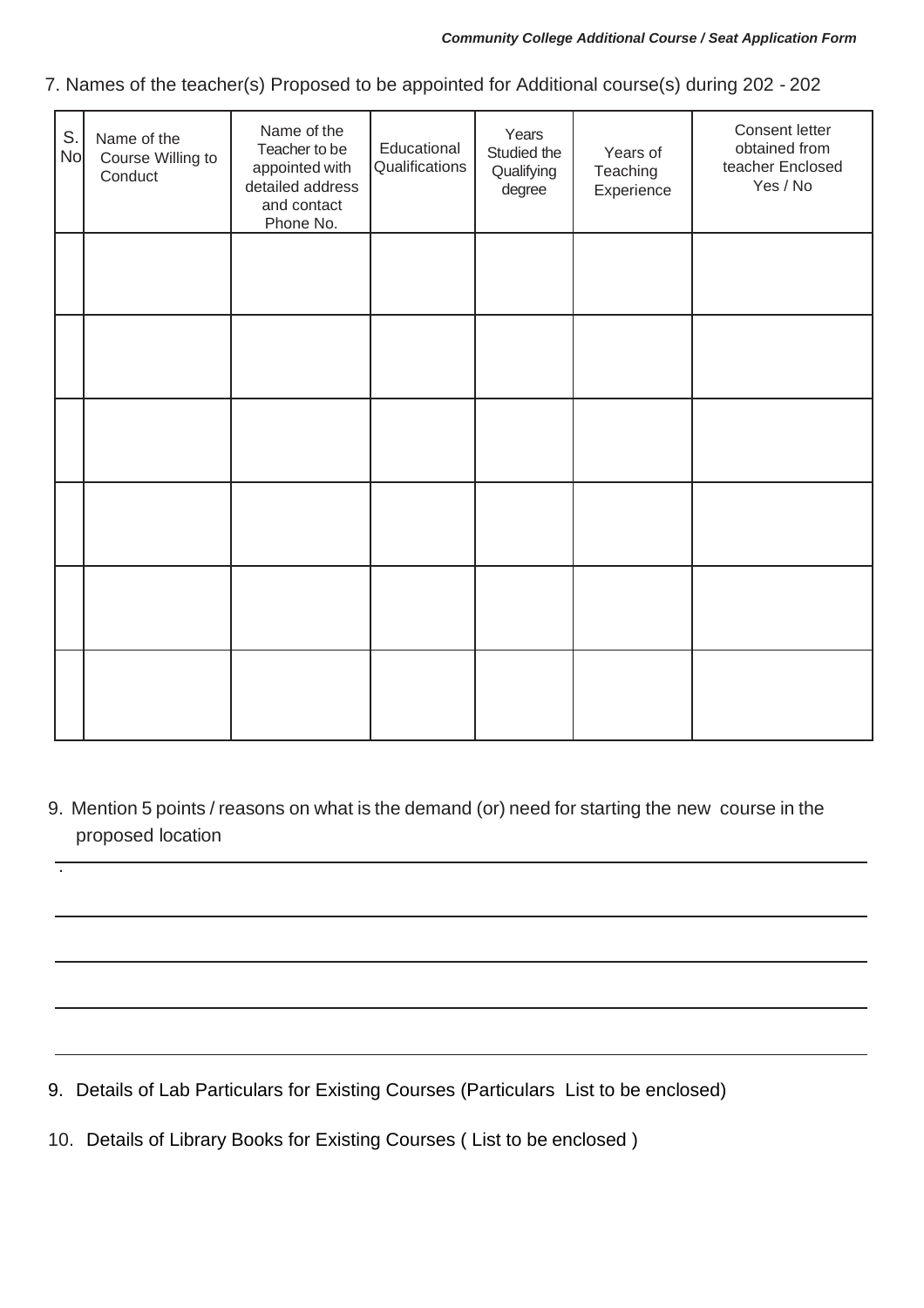#### 11. What is the assurance of Job Placement of the trained Students.(or) Expected placement percentage (Tick the relevant box)

| $50$ - $60\ \%$ | $60 - 70 \%$ | 70 - 80 % | $80 - 90 %$ | $90 - 100 \%$ |
|-----------------|--------------|-----------|-------------|---------------|
|                 |              |           |             |               |

#### 12.Details of the tieup Industry / Company relevant to the newly proposed Course near your centre.

| Name and address of the Company | What is the Main Trade/<br>Business of the Industry /<br>Company | How many students this<br>Industry / Company can<br>train per year / can give<br>internship training | Consent letter<br>obtained from the<br>Tieup Company /<br>Industry Yes / No |
|---------------------------------|------------------------------------------------------------------|------------------------------------------------------------------------------------------------------|-----------------------------------------------------------------------------|
|                                 |                                                                  |                                                                                                      |                                                                             |
|                                 |                                                                  |                                                                                                      |                                                                             |
|                                 |                                                                  |                                                                                                      |                                                                             |
|                                 |                                                                  |                                                                                                      |                                                                             |
|                                 |                                                                  |                                                                                                      |                                                                             |

13. Details of Lab Particulars for Newly Proposed Additional Courses (Particulars List to be enclosed)

14.Details of Library Books for Newly Proposed (List to be enclosed )

15 a. Details of Fee Payment

| <b>Particulars of Fee</b><br>Fee Amount                                                                                         |                          | Total              |  |
|---------------------------------------------------------------------------------------------------------------------------------|--------------------------|--------------------|--|
| <b>Application Fee</b>                                                                                                          | Rs. 2000                 |                    |  |
| <b>Application Consideration Fee</b>                                                                                            | Rs. 3000<br>(per course) | No of<br>Course    |  |
| Inspection Fee for Centres in University Jurisdiction<br>(Tirunelveli, Thoothukudi & Kanyakumari District)<br>For Single Course | Rs. 10000                |                    |  |
| Inspection Fee For Additional Courses in<br>University Jurisdiction                                                             | Rs. 5000<br>(per course) | No of<br>Course    |  |
| Inspection Fee for Centres Outside<br>University Jurisdiction (Other Districts)<br>For Single Course                            | Rs. 12000                |                    |  |
| <b>Inspection Fee For Additional Courses Outside</b><br>University Jurisdiction (Other Districts)                               | Rs. 6000<br>(per course) | No of<br>Course    |  |
|                                                                                                                                 |                          | <b>Grand Total</b> |  |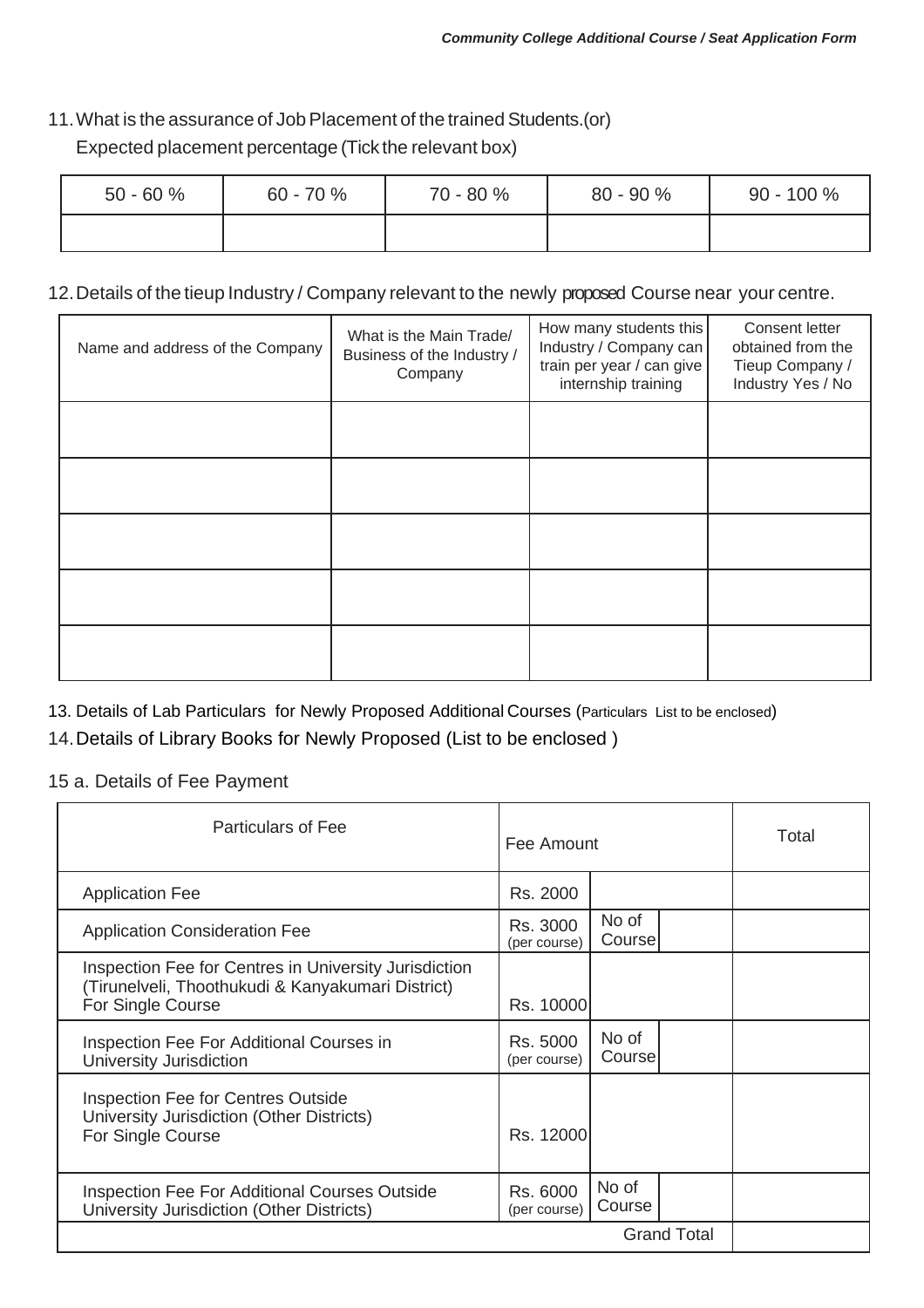| <b>Total Amount Paid</b> | DD.No (or)<br>Online<br>Transaction No. | Date of DD Drawn<br>/ Date of Online<br>Payment | Name of the Bank<br>and Branch<br>Name |
|--------------------------|-----------------------------------------|-------------------------------------------------|----------------------------------------|
|                          |                                         |                                                 |                                        |

- 15 c.The Following Fees are to be paid at the time of grant of approval after inspection commission report scrutiny and subsequent syndicate approval
	- a. Course approval Fee (Non refundable) Rs. 25,000 One Year Diploma Course / per Course b. Course approval Fee (Non refundable) Rs. 10,000 6 Month Certificate Course / perCourse c. Course approval Fee (Non refundable) Rs. 40,000 Two Year Diploma Course / per Course

#### **List of Mandatory Enclosures**

- 1. Photo Copy of the Trust deed/Registration document of the Trust/Society.
- 2. A) Photo Copy of the Title deed of the Proposed Building for Community College.

B) Photo Copy of the Title deed of the Land document and Proposed Building for Community College.

- 3. Corporation / Municipality approvedBuildingplanoftheProposedCommunityCollegebuilding(if available).
- 4. Stability Certificate of Proposedbuilding for the Community College.
- 5. Blueprint of earmarked Classroom Space/Lab Space/Office room, Staffroom, Toilet, Parking Space in the Proposed Community College building.
- 6. Building tax Receipt for Current Year and Identity Proof of Building Owner.
- 7. Documentary Proof of Previous Expertise in running a Educational Institute/Training Centre.
- 8. Tieup documents with Company/Industry/Hospital/Hotel/Laboratory (Relevant to the course applied).
- 9. Coursewise listofproposedteachersandDirectorwiththeireducationalQualificationsand Experience.
- 10. Photo Copy of Education and Experience Certificates of the Proposed Director and Course (s) Teacher(s).
- 11. Copies of the Consent letters given by the proposed Director and Teachers.
- 12. Online Payment Proof (or) Demand Draft of fees.
- 13. Fire &Safety Certificate of Proposed building for the Community College.
- 14. Sanitary Certificate in the name of the proposed building for the Community College.
- 15. Income tax return filled copy (10 B certified) or Audited statement of trust for the previous year.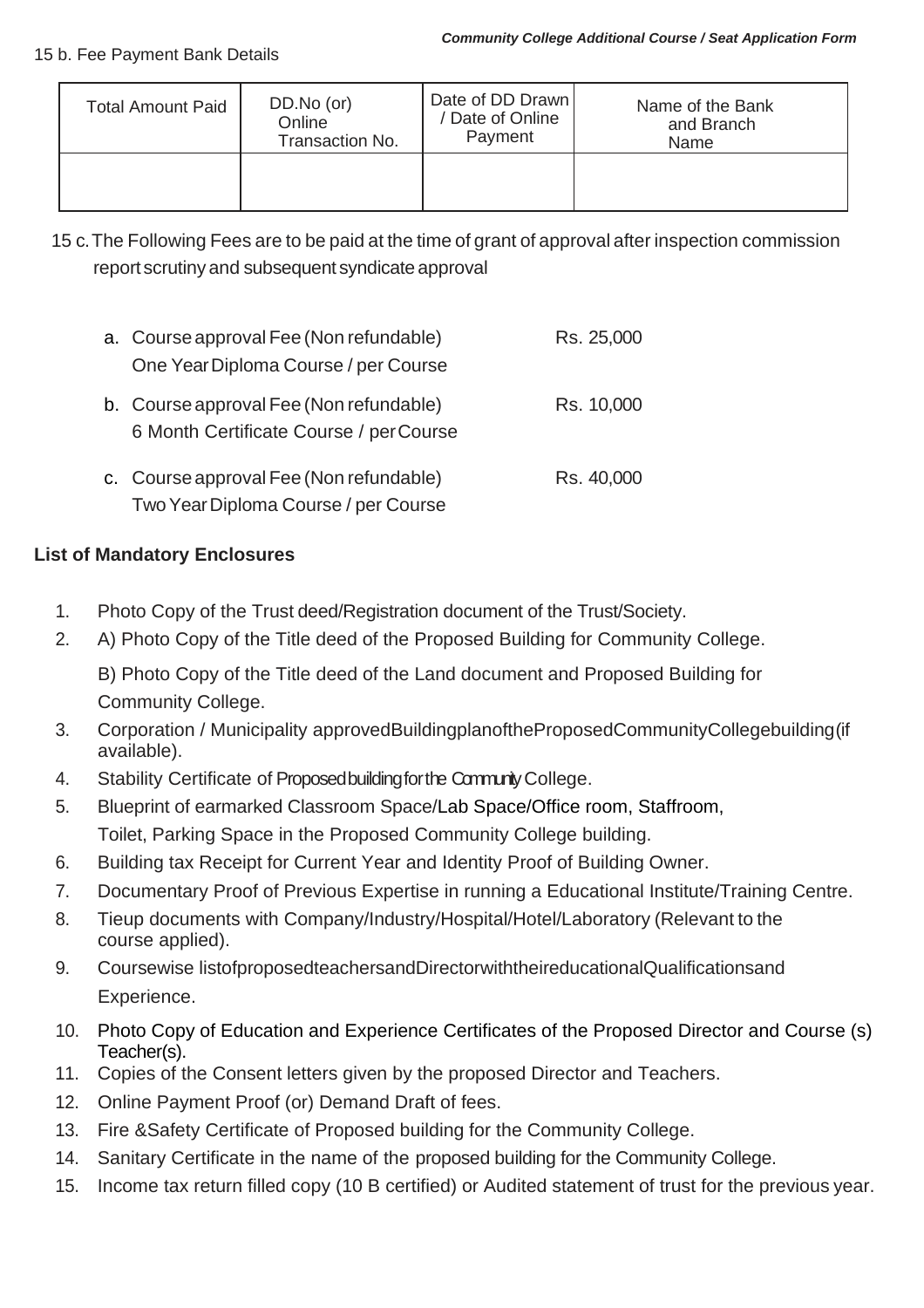### **Declaration**

I / We hereby declare that the particulars furnished above are correct and true

Admission of students for any course in the Community College willbe made by us only after the approval is granted by the Manonmaniam Sundaranar University.

We will admit not less than 50 % of approved / Sanctioned strength in each course for which approval is to be sanctioned.

We will take necessary measures to get Job placement of the students admitted in our Centre.

I / We hereby declare that the trust / agency of the Community College shall abide by the conditions to be prescribed by the Manonmaniam Sundaranar University while granting approval for the courses and from time to time thereafter.

We do agree and clearly aware that submitting this fresh approval application form and payment of inspection Fee & application fee does not gurantee approval of Community College, We are also aware the approval of Fresh Community College is subject to the satisfactory report of the inspection committee (Which verifies the proof of documents submitted along with this application and physical verification of assets / Facilities and infrastructure) and further approval of syndicate.

Station: Station: Station: Station: Station: Station: Station: Station: Station: Station: Station: Station: Station: Station: Station: Station: Station: Station: Station: Station: Station: Station: Station: Station: Statio Date: Date: President / Secretary of the Trust / Agency (Seal of the Trust / Agency)

Note: ♦ Incomplete Applications and Applications without necessary enclosures will be rejected without any explanations

- ⧫ The report of inspection committee is a confidential document and shall not be communicated to the applicant / Agency (or) Trust
- ⧫ Fees once paid will not be refund back on any circumstance. In case of any legal dispute it shall be addressed either in Tirunelveli Court or Madras High Court Madurai Bench only.
- An Website address of the Community College to be created immediately after the approval is given.
- All Communications from the University will be sent to the given email address of your trust only.
- Applications without functional website and e-mail address will not be considered.
- ⧫ Covering letter along with D.D in favour of the **The Registrar, Manonmaniam Sundaranar University, Abishekapatti, Tirunelveli -627 012.** /Proof of online payment and Filled in applications with enclosure to be soft bounded and sent to **The Director, Directorate of Vocational Education, Manonmaniam Sundaranar University, Abishekapatti, Tirunelveli - 627 012**. On or before the last date given in the website.